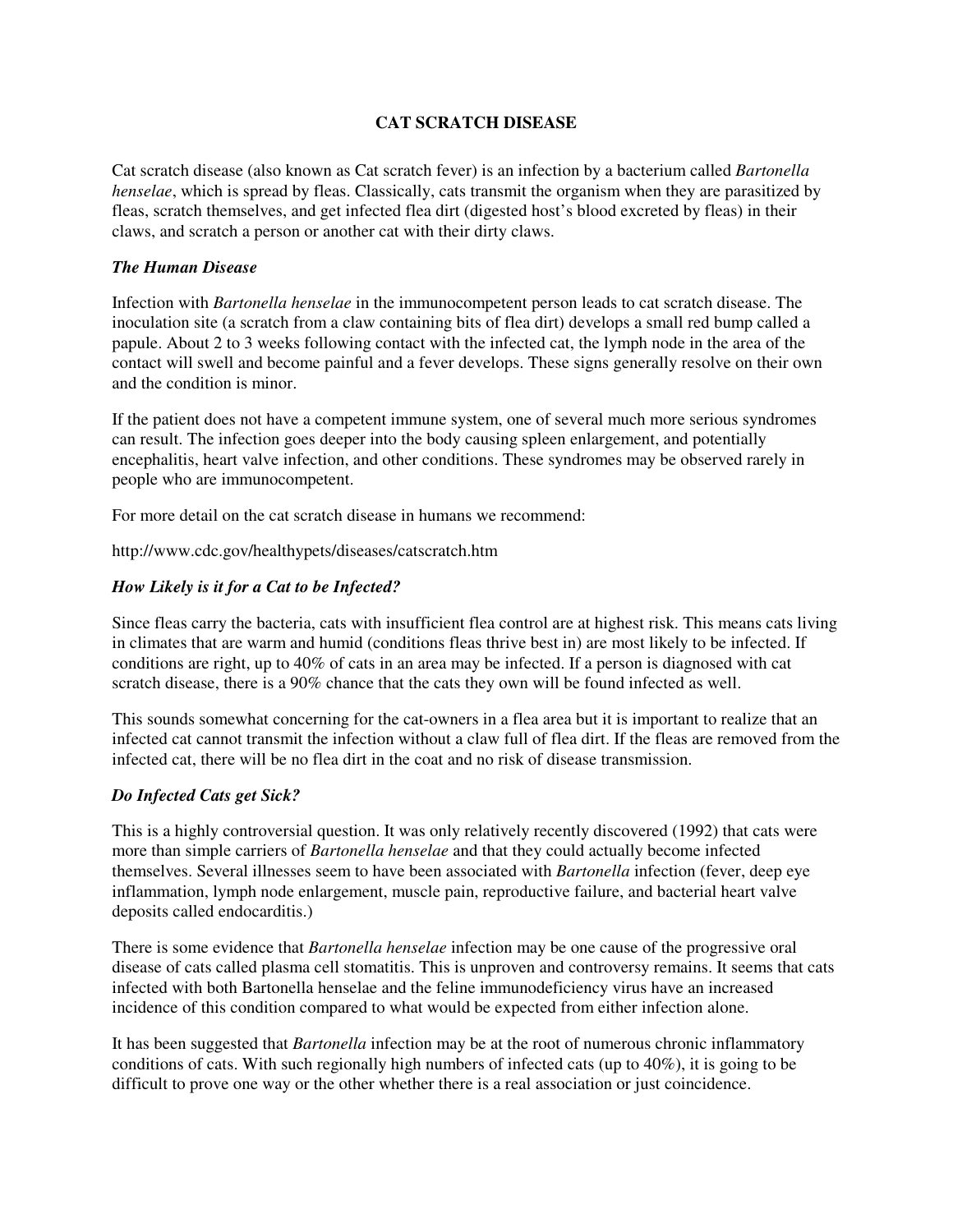Many cats with plasma cell stomatitis test strongly positive for *Bartonella henselae* but this may simply reflect a high incidence of exposure in the community. Some cats show tremendous improvement in their oral disease with antibiotics focused on eradication of *Bartonella*; however, since secondary infections are common with plasma cell stomatitis, antibiotic response is common. The jury is still out and the controversy rages on, but there is certainly nothing harmful in treating a cat with plasma cell stomatitis for *Bartonella*, though the medication (azithromycin) is somewhat expensive.

## *Can Dogs get Infected?*

The short answer is: yes although the species of *Bartonella* they get is not henselae. As with cats, fleas may carry the infection, and it appears that ticks may also be carriers. Since there are numerous infectious agents spread by ticks and it is not unusual for a dog to have multiple tick-borne infections, it is difficult to determine which infection is causing which signs.

## *Is my Cat Infected?*

There are five tests available to detect *Bartonella henselae*: ELISA, IFA, PCR, Culture, and Western Blot. All the tests have pros and cons and no method seems to shine above the others.

The ELISA, IFA, and Western Blot tests are tests for antibody detection, the idea being that if antibodies against *Bartonella* are there then *Bartonella* must be there as well. For most diseases where antibody levels are used to establish a diagnosis, a minimum titer or antibody amount is considered necessary to say "yes, this patient is infected." The problem for *Bartonella* is that no such guidelines have been established. Making matters worse, we know that up to 11% of cats who have *Bartonella* organisms happily circulating in their bloodstreams will not make antibodies and will thus test negative. At least this means that when the test is negative there is an 89% or greater chance that the cat is truly negative.

The most reliable test is the blood culture; however, several consecutive cultures are needed as the organism tends to only circulate intermittently. A positive culture is proof of infection though a negative culture may simply not have been taken at the time when organism is circulating.

PCR is a sensitive DNA test for *Bartonella* DNA but because the organism only intermittently circulates, this may not offer much advantage over culture, except that results can be obtained slightly sooner.

In humans, a delayed hypersensitivity skin test is used as part of the diagnostic criteria for cat scratch disease but this test has not been useful in cats. In this test, similar to the tuberculosis test most of us are familiar with, a scratch on the skin is made and a reaction to the introduced antigens may occur either right away or in approximately 48 hours (delayed hypersensitivity reaction). Cats are poor delayed hypersensitivity responders.

#### *Treatment for Cats*

Right now the most reliable treatment seems to be Azithromycin, which clears 83% of infected cats. The course of treatment is approximately 3 weeks. Other antibiotics have been less promising.

#### *Prevention of Human Infection: Guidelines from the Centers For Disease Control*

#### *Prevention of Exposure*

HIV-infected persons, particularly those who are severely immunosuppressed, are at unusually high risk for developing relatively severe disease due to infection with Bartonella, which can be transmitted from cats. These persons should consider the potential risks of cat ownership. Persons who acquire a cat should adopt or purchase an animal aged greater than 1 year that is in good health.